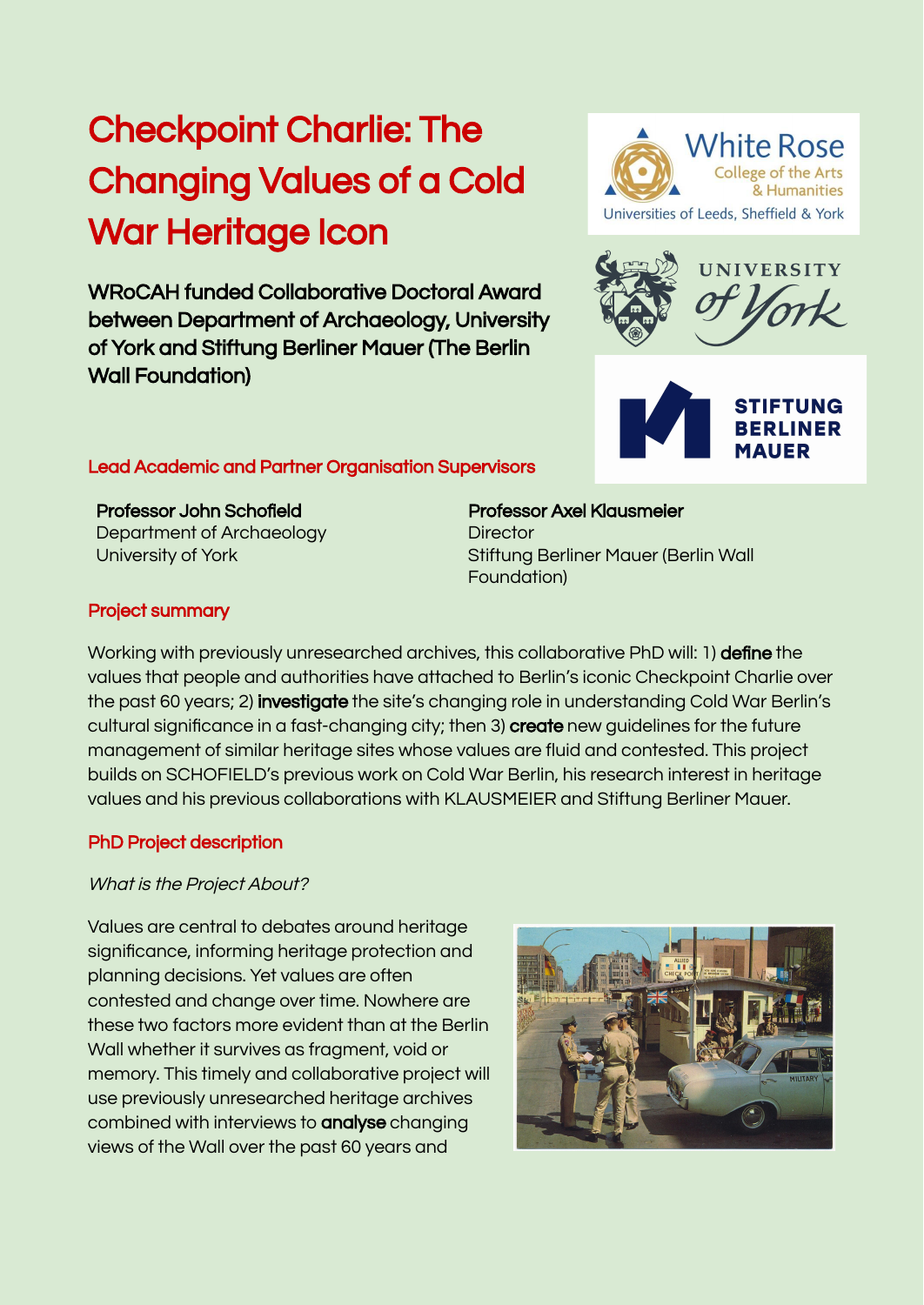examine the implications of this fluidity for future management of this and other contested heritage sites, not least in the UK..

# Originality and Importance

Sixty years ago, American and Soviet tanks faced-off at Checkpoint Charlie, and the Cold War nearly became reality. The Berlin Wall (of which Checkpoint Charlie forms a significant part) stands as a globally-known and iconic example of contested heritage. Yet a deep analysis of its changing cultural (including local) significance has never been undertaken. As well as being highly original, the project is also timely. Proposed developments at Checkpoint Charlie, including a major new memorial site with a Cold War exhibit managed by Stiftung Berliner Mauer, are throwing the global cultural significance of this event, and of the site at which it occurred, into sharp focus.

# Research Questions

- 1. How have heritage values relating to Checkpoint Charlie and the Berlin Wall changed over the past 60 years, as the Wall transitioned from lived experience into memory?
- 2. How can a deep understanding of values help shape the site's future management and draw consensus from a divided past?
- 3. Do authorised views of the site correspond with or contradict those held by citizens; and,
- 4. To what extent do these locally-held views vary between communities, recognising that a young and multicultural generation now exists within Berlin?

# Research Scope and Methods

To address these questions, the project will draw on archives and conduct interviews and opinion surveys resulting in qualitative data. The previously unresearched archives will include: conservation archives within Berlin's Landesdenkmalamt; the Federal Archives of Germany, including the East German Stasi archive; and the Berlin State Archive. Combined, the two sources will help determine changing professional and public attitudes to an iconic heritage location over time.

## Legacy

Outcomes of this project will include: 1) academic and web-based publications; 2) good practice guidelines on the assessment of contested heritage sites; and 3) a lasting relationship between the academic and industry partner as its plans for a new museum at Checkpoint Charlie come to fruition over the next decade.

# About the Stiftung Berliner Mauer (The Berlin Wall Foundation)

The Stiftung Berliner Mauer (or Berlin Wall [Foundation](https://www.stiftung-berliner-mauer.de/en/)) was established by Statute in 2008 with the purpose of documenting and providing information about the history of the Berlin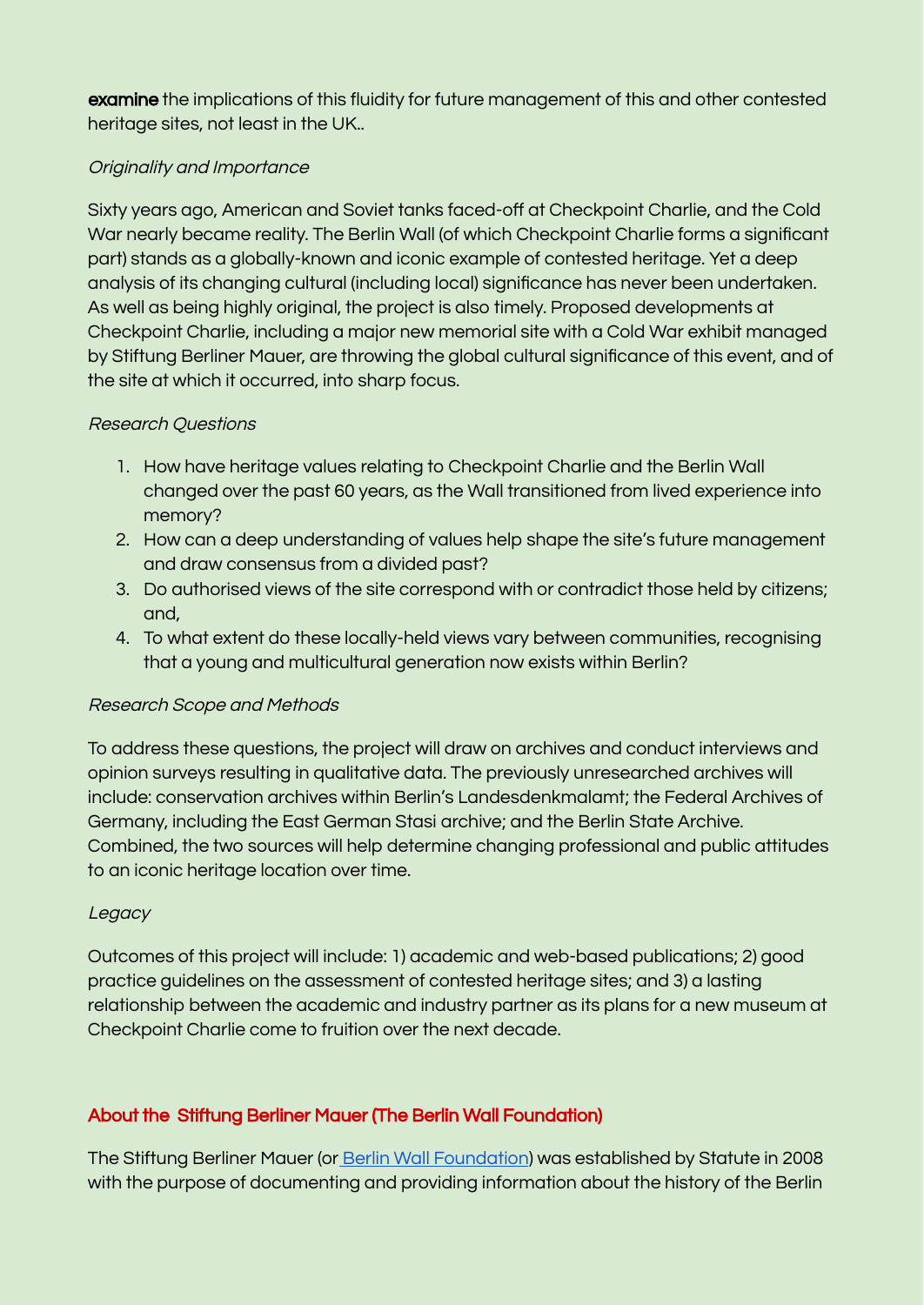Wall and mass migration from the German Democratic Republic as a contributory factor of the German division and the East–West conflict. It also aims to preserve historic sites and authentic remains and to provide for a dignified commemoration of the Wall's victims.

The Foundation manages several historic sites while curating a significant collection of historic objects, literature, historic photographs and archival material. It also owns an impressive collection of interviews with contemporary witnesses that describe the often tragic history of the people who suffered from the Wall. The Stiftung Berliner Mauer therefore has the dual aims of: 1) collecting the memories of people who were affected by the history of the Wall and making them accessible to the public; and 2) understanding the values attached by people to the Wall and its associated sites and artefacts. The first of these aims has been well covered since the Foundation was created in 2008. The second aim is equally important but has so far received less attention. By studying the values people have attached to one of the Wall's iconic monuments and how these values have changed, the studentship will help develop this understanding.

Every year, 4 million people from around the world visit Checkpoint Charlie, searching for it and for the Berlin Wall. But hardly any physical historical traces remain. The GDR border crossing and the border installations have almost completely disappeared from the landscape. Only the control cabin of the Western Allies and the sector sign can still be seen, and both are reconstructions. Nevertheless, attendance remains high.

Since 2016, Stiftung Berliner Mauer has been preparing a new memorial site and museum at the former Checkpoint Charlie on behalf of the State of Berlin. The aim is to create an attractive, modern and inclusive memorial site at Checkpoint Charlie. The conceptual considerations for the site, including the exhibition, and its implementation will benefit greatly from this research.

# Engagement, outreach, dissemination and impact initiatives

The student will support Stiftung Berliner Mauer in terms of its public engagement and impact role, by:

- generating new data that will form an essential baseline from which future decisions (e.g. in the area of audience analysis/development) will be taken;
- publishing results of the research on the website (and social media channels) of Stiftung Berliner Mauer alongside academic publications;
- providing information that will influence the concept for the memorial site and its exhibitions and be incorporated into them;
- presenting and discussing the research in various workshops, for example with members of the 'Zentrum Kalter Krieg' association, a coalition of scholars who are advocating for a Cold War Museum at Checkpoint Charlie, at the Cultural Heritage Centre - Brandenburg University of Technology in Cottbus, and at conferences and symposia on cultures of remembrance, heritage and dealing with historic sites;
- presenting the results at a public event organized by Stiftung Berliner Mauer.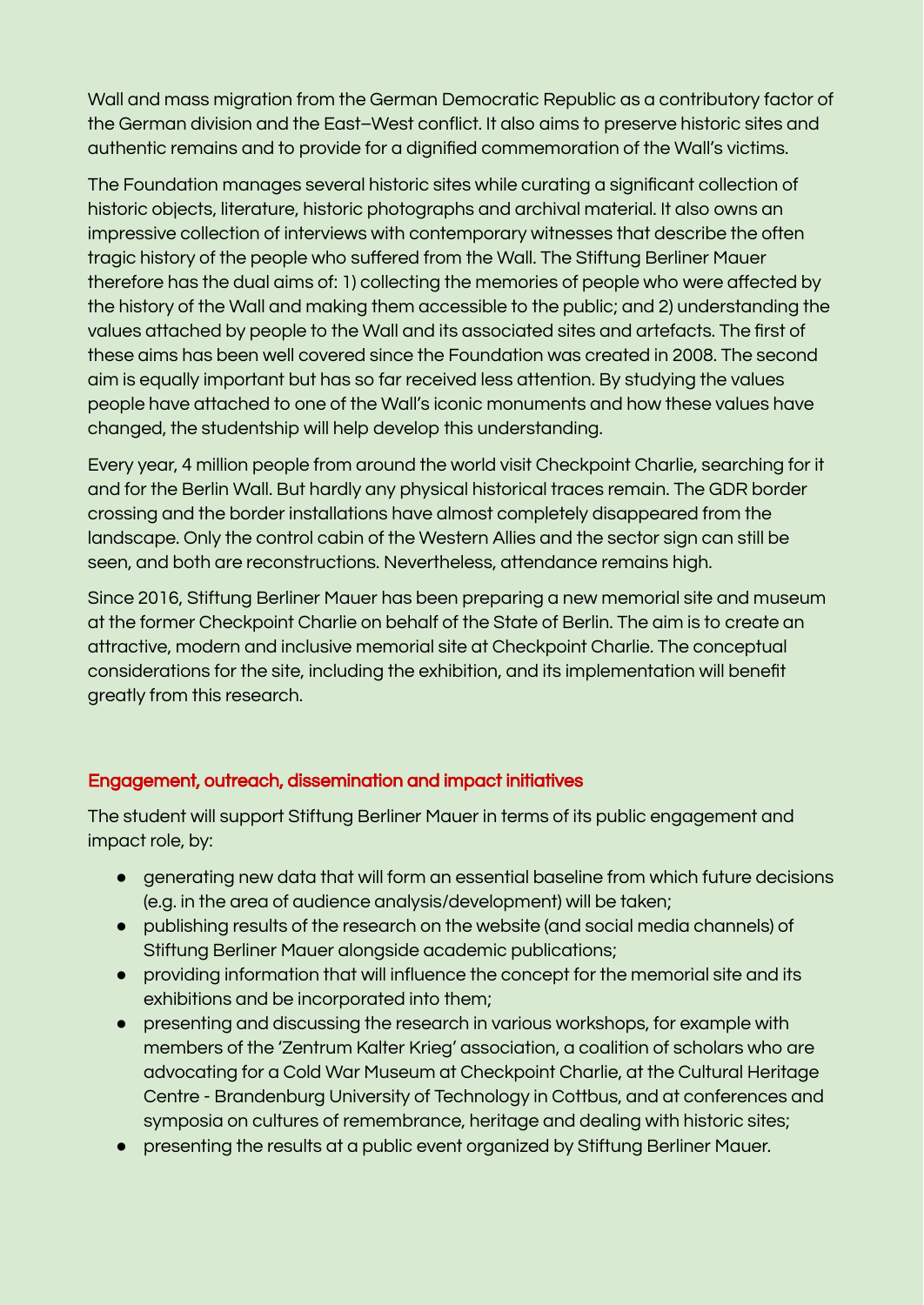## Financial support

Studentships for doctoral research are 40 months in duration for full-time study. Awards are subject to satisfactory academic progress. Awards must be taken up in October 2022; no deferrals are possible. Awards will comprise fees at Research Council rates and a maintenance grant (£15,609 in 2021/22). The grant pays the fees at the Home/UK rate; international students are, however, eligible to apply for this Studentship and the difference between the Home/UK and International fee will be met by the University of York for a successful international applicant. Awards may be taken up on a part-time basis if a student is eligible to undertake part-time study; international applicants may be required to study full-time by the terms of their visa.

# **Qualifications**

Applicants must have a good first degree and a good Masters degree (ideally with Distinction) in subjects related to heritage studies. Such subjects might include (but are not confined to): Archaeology, Geography, History, Public History, History of Art, Sociology. A strong candidate is also likely to have some relevant work experience in the heritage sector. The successful candidate must be highly proficient and ideally fluent in German.

## Requirements of the Studentship

WRoCAH students are required to undertake a bespoke training package and to complete a Researcher Employability Project of at least a month, a Knowledge Exchange Project, and to engage with Internationalisation.

All WRoCAH students must submit their thesis for examination with the funded period. This is a requirement of the Arts & Humanities Research Council, which provides the funding for WRoCAH, and is a condition of accepting a Studentship.

Before applying for any WRoCAH Studentship, please first ensure that you have read the WRoCAH webpages about the WRoCAH training programme and requirements, as well as other funding opportunities

[http://wrocah.ac.uk/](https://wrocah.ac.uk/funding/current-funding-for-2019-2023-students/)